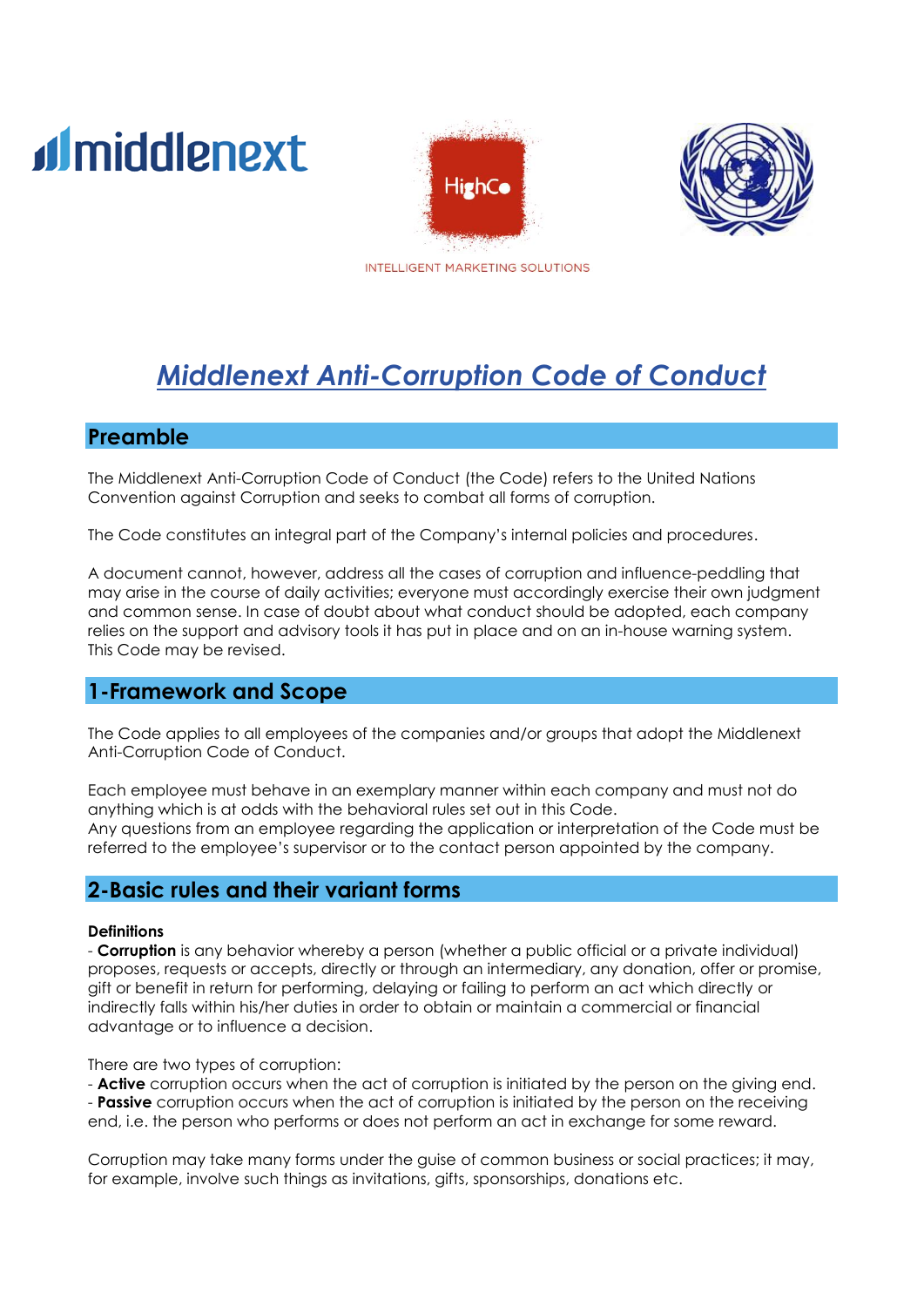- **Influence-peddling** refers to a person monetizing his/her position or influence, whether real or supposed, in order to influence a decision which is to be made by a third party. It involves three participants: the beneficiary (the one who provides benefits or gifts), the intermediary (the one who uses the influence they enjoy by virtue of his/her position) and the target person who has the decision-making power (a government authority or agency, a judge or prosecutor, an expert etc.).

#### **Principle and rules**

Employees must not engage in bribery and must not use intermediaries such as agents, consultants, advisers, distributors or any other trading partners for the purpose of committing such acts.

#### **Individuals faced with a proposal must consider the following:**

- Does the proposal comply with laws and requlations?
- Is it consistent with the Code and the interests of the company?
- Is it devoid of personal interest?
- Would I be embarrassed if my decision were made known to others?

Each company that uses the Code as a reference has **developed a procedure** that enables employees faced with a choice involving ethical or business-related considerations to discuss any concerns they may have in a totally confidential setting.

#### **2-1 Rules applying specifically to public officials**

#### **Definitions**

The term "public official" denotes a person who holds a position of public authority, is entrusted with public service responsibilities or occupies an elected public office, for him/herself or on behalf of others.

#### **Principle and rules**

Corruption of a public official is punishable by more severe penalties<sup>1</sup>.

Any relationship with a public official must comply with the regulations governing that relationship (i.e. the regulations that apply in the specific country of the public official or which are imposed on them by their employer). While it is not prohibited by law, any benefit granted to a public official must be totally transparent vis-à-vis the Company and subject to prior authorization by senior management.

#### **2-2 Gifts and invitations**

#### **Definitions**

Gifts are benefits of any kind given by someone as a token of gratitude or friendship, without any expectation of receiving something in return.

Offering or being offered meals, accommodation and entertainment (shows, concerts, sporting events, etc.) is considered to be an invitation.

<sup>1</sup> Under the French Penal Code, individuals who are guilty of public corruption face severe penalties - up to 10 years' imprisonment and a fine of €1 million. Merely attempting to commit an act of corruption, e.g. by offering or seeking a bribe, is punished in the same way as the act itself.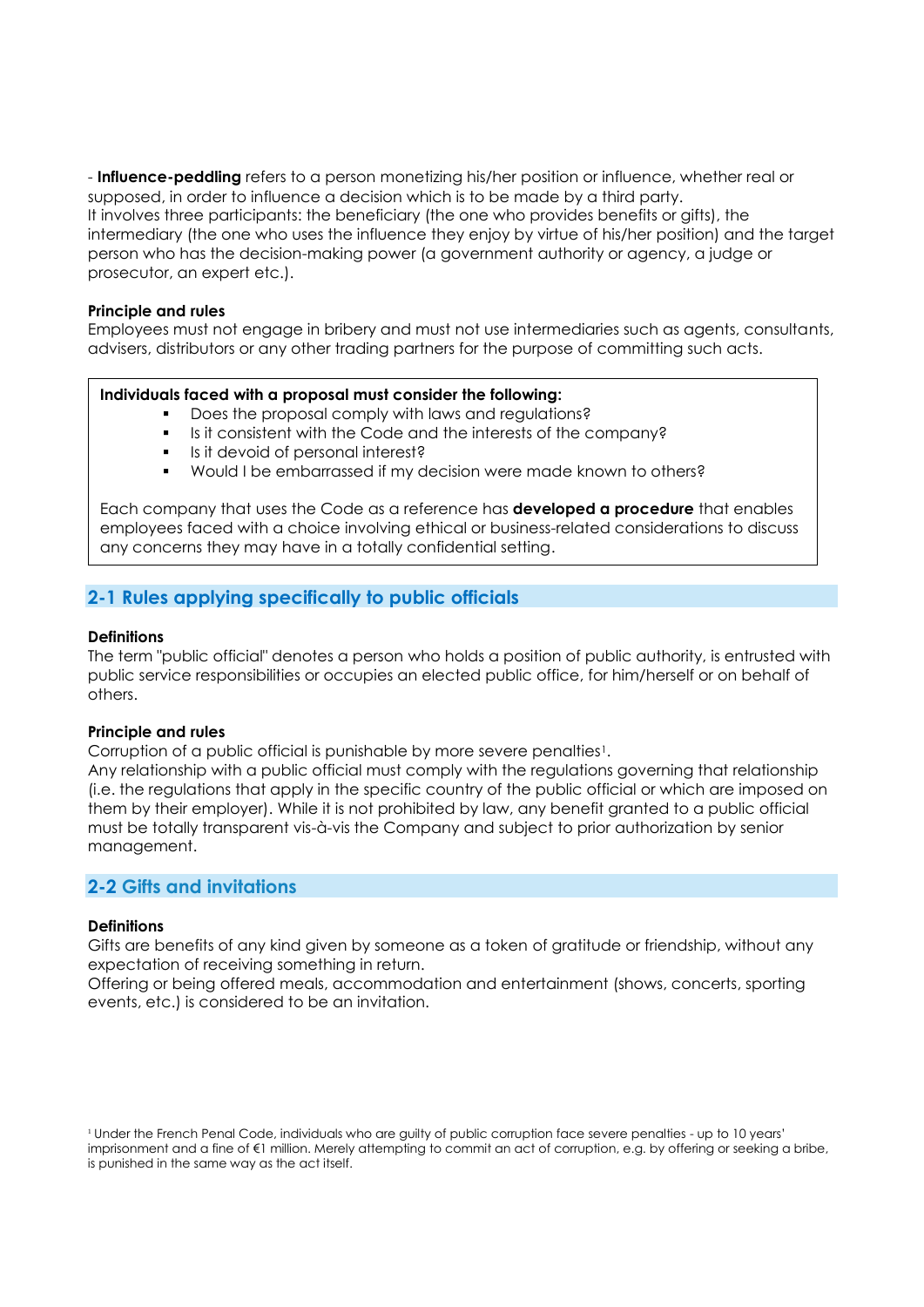#### **Principle and Rules**

Gifts and invitations may be related to or be perceived as acts of active or passive corruption, so care must be exercised with regard to gifts, gestures of courtesy and hospitality (received or given) nd invitations to entertainment that contribute to good relationships but can be seen as a means of influencing a decision or favoring a business or a person.

#### **2-3 Gifts to charitable or political organizations**

#### **Definitions**

Grants and donations are benefits given in the form of money and/or contributions in kind; they are granted for a specific purpose: research, training, the environment (sustainable development), for charitable or humanitarian purposes etc.

Political contributions - whether monetary or otherwise - are intended to support political parties, leaders or initiatives.

#### **Principle and Rules**

Requests for grants, donations or contributions must be carefully considered, particularly requests from those who are in a position to influence the company's activities or who could, if the grant were agreed to, derive personal benefit therefrom.

Requests for donations must be approved by a supervisor.

#### **2-4 Patronage, sponsoring**

#### **Definition**

Through patronage or sponsorship, the Company wishes to provide financial or material support to a charitable organization or a social, cultural or sporting entity as a means of communicating and promoting its values.

#### **Principles and rules**

They must be carried out without any seeking specific benefits from the beneficiary other than the promotion of the corporate image.

#### **2-5 Facilitation payments**

#### **Definition**

Facilitation payments are unofficial payments (as opposed to legitimate and official fees and taxes) that are paid to facilitate or expedite any administrative formalities such as applications for permits, visas or customs clearances.

#### **Principle and rules**

The Company does not accept to make "facilitation payments" unless there are compelling reasons (the health or safety of an employee, etc.).

#### **2-6 Monitoring of third parties (suppliers, service providers, clients)**

#### **Definition**

Monitoring concerns third parties, natural or legal persons with whom the company interacts and who may, in certain cases, present a particular level of risk in terms of corruption. The following are considered third parties: business partners, suppliers, service providers, agents, clients, intermediaries etc.

#### **Principle and rules**

Each company shall endeavor to ensure that third parties comply with its principles and values and shall, where appropriate, carry out due diligence.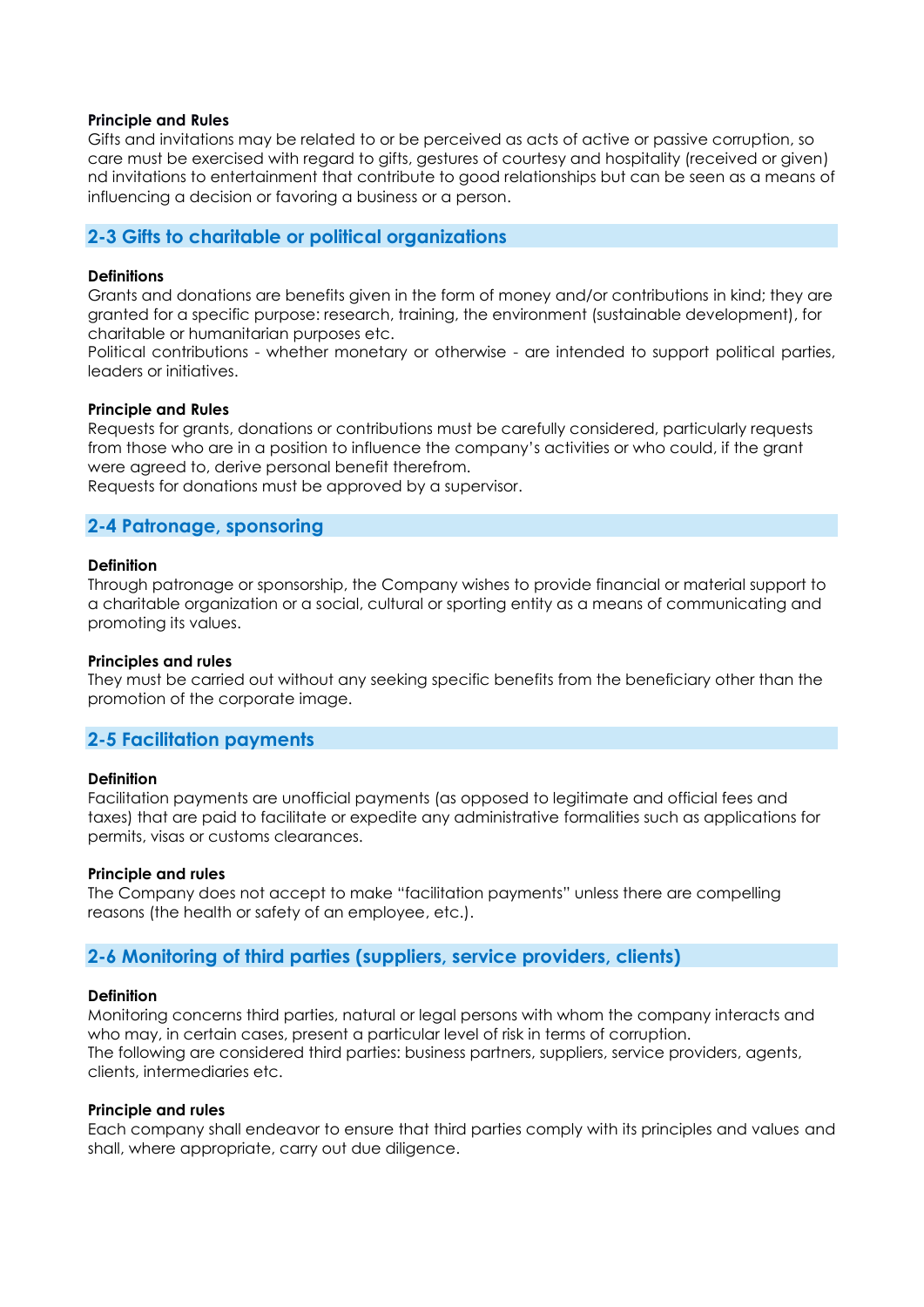#### **2-7 Conflicts of interest**

#### **Definition**

Conflicts of interest arise from any situation in which employees' personal interests conflict with their duties or responsibilities.

#### **Principle and rules**

If circumstances give rise to a potential or actual conflict of interest, the employees concerned must report this.

#### **2-8 Accounting records/Internal controls**

#### **Definition**

The company must ensure that its accounting departments and/or its internal and/or external auditors are vigilant in checking for concealment of corruption in books, records and accounts.

#### **Principle and rules**

Persons undertaking audit assignments (audits, certification of accounts) must be particularly vigilant with regard to the accuracy and veracity of the accounts.

### **3- Applying the Code**

#### **3-1 Training**

Employees are required to acquaint themselves with this Code and to participate in the training sessions organized by the company to raise awareness of the fight against corruption. New employees are made aware of the Code and its provisions immediately upon assuming their duties within the company.

#### **3-2 Reporting practices that are in breach of the Code and protection of whistleblowers**

**Employees, while observing the procedure laid down by the company, can express their concerns and/or ask questions** of their supervisor and/or the designated contact person:

- If they find themselves faced with a risk of corruption;
- If they genuinely believe that a violation of the Code has been, is being, or may be committed;
- If they discover that someone is experiencing reprisals after having lodged a report in good faith.

Any employee who, in good faith and without being influenced by personal interest or advantage, that is to say, being sincerely persuaded that his/her statement is accurate, reports a violation or a risk of a violation of the Code to his/her supervisors or the designated contact person, will be protected from all forms of reprisal. The identity of any such employee and the facts of the matter will be treated confidentially, in accordance with the relevant regulations.

Furthermore, while a bona fide error will not result in any disciplinary action, allegations that are deliberately vexatious or made with malicious intent will be penalized.

#### **3-3 Whistle-blowing schemes and protection of personal information**

Employees must be informed of the existence of the scheme.

In accordance with the rules applying to the protection of personal information in force in most of the countries in which the company operates and, in particular, within the European Union, any